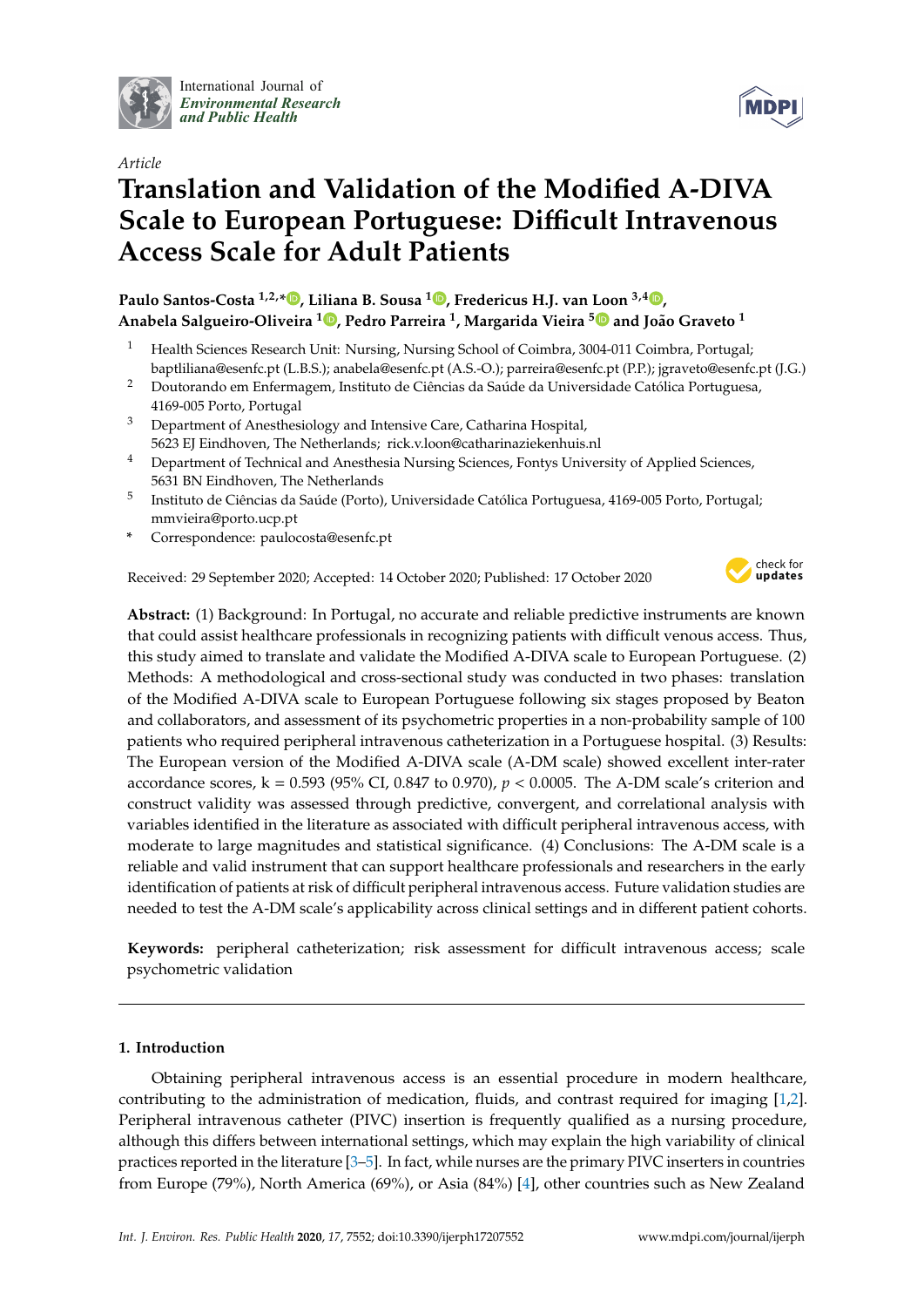and Australia present higher numbers of PIVC insertion by doctors, technicians, or multidisciplinary specialist teams [\[4,](#page-8-4)[5\]](#page-8-3). Regardless of their role, the main concern for healthcare professionals performing PIVC insertion is to succeed on their first attempt, without compromising care quality and patient experience, and in the shortest time possible [\[3\]](#page-8-2).

However, PIVC insertion can be deemed a difficult procedure even for experienced healthcare professionals, compromising first-attempt success [\[2,](#page-8-1)[3](#page-8-2)[,6\]](#page-8-5). For patients experiencing difficult peripheral venous access, multiple attempts are needed to successfully insert a PIVC, resulting in a traumatic and painful experience, compromising their care experience, and potentially hindering their trust in healthcare professionals [\[3,](#page-8-2)[7,](#page-8-6)[8\]](#page-8-7). For healthcare professionals, difficulty in obtaining peripheral intravenous access is a frustrating, challenging, and time-consuming scenario, with significant associated costs and often requiring the involvement of other health professionals for subsequent attempts [\[3](#page-8-2)[,9\]](#page-8-8). Additionally, multiple attempts are associated with complications such as extravasation and phlebitis, contributing to the depletion of the peripheral intravenous network and treatment delay.

To avoid such negative outcomes, current recommendations for good practice highlight the need to conduct a proper assessment of the patients' peripheral intravenous network [\[10](#page-8-9)[,11\]](#page-8-10). This fundamental step starts at the time of admission and continues as a diagnosis is established, based on the assessment of the patient's history of difficult intravenous peripheral access, comorbidities, contraindications, available veins, and diagnosis [\[10\]](#page-8-9). To overcome the absence of a common approach in the assessment of the patients' peripheral intravenous network, healthcare professionals should implement a uniform set of criteria in this field [\[12,](#page-9-0)[13\]](#page-9-1).

In the literature, the Modified A-DIVA Scale is highlighted as a reliable and generalizable predictive scale used by healthcare professionals to identify patients at risk of difficult intravenous access [\[12](#page-9-0)[,14\]](#page-9-2). Deriving from the initial A-DIVA scale (developed in a cohort of surgical patients) [\[15\]](#page-9-3), the Modified A-DIVA scale can be applied across clinical settings and patient cohorts basing its assessment on five items: (i) the patient's history of difficult intravenous access; (ii) expected difficult intravenous access by the healthcare professional prior to an attempt at PIVC insertion; (iii–iv) the inability to detect a dilated vein by palpation and/or visualization; and  $(v)$  the diameter of the target vein is less than 3 millimeters [\[14\]](#page-9-2). Each confirmed item adds one point to the scale's score (ranging from 0 to 5), where a higher score indicates a higher risk of difficult intravenous access and risk of failed PIVC insertion [\[14\]](#page-9-2).

To the best of the authors' knowledge, there are no known validated tools used in the early assessment of patients' peripheral intravenous access in Portugal. This may potentially explain why current studies conducted in Portugal report between two to eight puncture attempts before a successful PIVC insertion in almost a quarter of the study population [\[16](#page-9-4)[–18\]](#page-9-5). In fact, if considering the entire period of hospital admission, one study highlighted that an average of five puncture attempts are performed before a successful PIVC insertion, ranging between 1 and 20 puncture attempts [\[16\]](#page-9-4). Instruments like the Modified A-DIVA scale could assist healthcare professionals in Portugal to prospectively identify patients at risk of difficult intravenous access based on easily available clinical data [\[15\]](#page-9-3), adjusting their approach to PIVC insertion and preserving patients' peripheral intravenous network. Therefore, this study focused on the translation and validation of the Modified A-DIVA Scale to European Portuguese.

#### **2. Materials and Methods**

A methodological and cross-sectional study was conducted to analyze the validity and reliability of the Modified A-DIVA Scale after its translation to European Portuguese.

#### *2.1. Phase 1—Translation of the Modified A-DIVA Scale*

The first phase was conducted according to Beaton and collaborators' guidelines for the process of cross-cultural adaption of self-report measures [\[19\]](#page-9-6), comprising of six stages (Scheme [1\)](#page-2-0).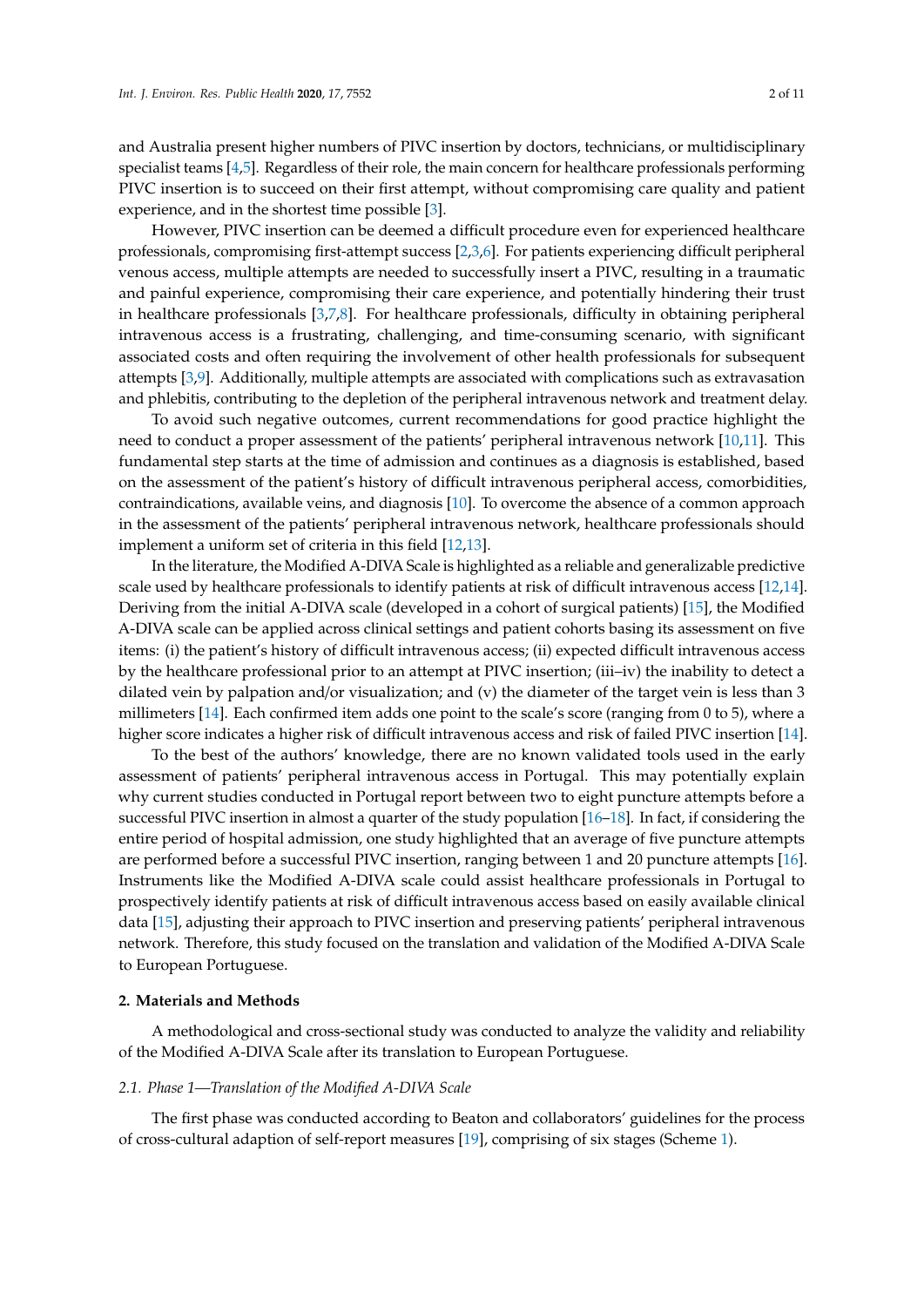<span id="page-2-0"></span>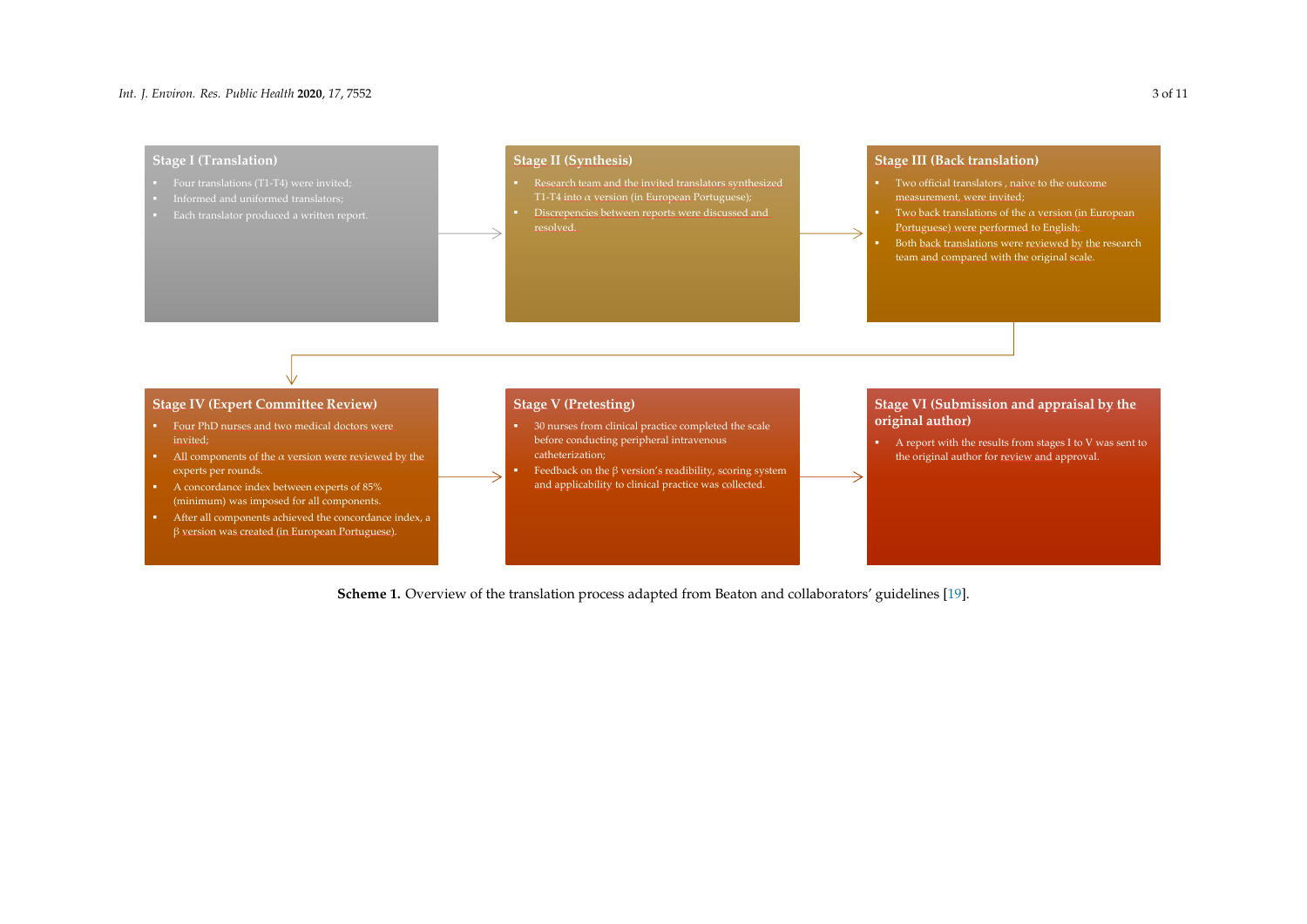In stage I (Translation), reviewers with a background in nursing (*n* = 2), psychology and psychometrics (*n* = 1), and biomedical laboratory sciences (*n* = 1) were invited to independently assess and translate the Modified A-DIVA Scale to European Portuguese. All the invited reviewers were fluent in written and spoken English and had integrated the language in their professional activities, with a high knowledge of scientific and technical terms. The research team and the reviewers analyzed and discussed the four resulting translations, which were synthesized, and resulted in the development of an α version in European Portuguese (stage II). In stage III, two official translators whose native language was English back-translated the α version from European Portuguese to English. Both back-translations were reviewed by the research team in collaboration with the translators. The research team deemed that the original Modified A-DIVA Scale and the developed  $\alpha$  version of the scale in European Portuguese had linguistic equivalence.

To proceed with the translation process, an Expert Committee was formed (stage IV). Four PhD nurses and two medical doctors with experience in vascular access were invited to assess the  $\alpha$  version of the scale in European Portuguese, using a standardized scoring sheet created by the research team. The experts' agreement with each component of the scale (e.g., title, overall scale description, and items) was assessed through a Likert scale ranging from 1 (Totally Disagree) to 7 (Totally Agree), where reasoning for each score could be provided. The scale components were deemed satisfactory if a concordance index of 85% was achieved between experts. During the first round of consensus, minor linguistic changes were recommended, with all of the  $\alpha$  version's components achieving the required concordance threshold. One expert suggested that the title of the scale in European Portuguese should be as close to the original as possible, given that the term "DIVA patient" is widely recognized and used in the literature to classify a patient with difficult peripheral intravenous access. The experts' contributions were incorporated by the research team, and the proposed title was Escala A-DIVA Modificada (A-DM scale). During a second round, no further recommendations were made, and all the experts deemed the scale as a valuable contribution to clinical practice and research in the field of vascular access.

In stage V (Pretest), between November 2019 and December 2020, nurses (*n* = 30) from a surgical ward in central Portugal were requested to score the A-DM scale before inserting a PIVC. In general, the nurses considered that the items of the A-DM scale were clearly and easily scored, alluding to the fact that no deviations from normal practice were needed to answer the scale. The results gathered from the previous phases were synthesized and presented to the original author of the Modified A-DIVA Scale, who approved the final version (stage VI).

### *2.2. Phase 2—Psychometric Validation of the A-DM Scale*

The psychometric validation of the A-DM scale was conducted between December 2019 and July 2020, in a surgical ward from an oncology hospital in Portugal. The study description and objectives were presented to the nursing team by the lead researcher, who also explained how all ethical assumptions in clinical research would be complied with. All participating nurses in this study had a minimum of one year in clinical practice and previous experience in PIVC insertion; voluntary and informed consent of participation was obtained before study commencement.

Patient recruitment followed a non-probability, consecutive sampling technique until the required sample size was achieved. Patients that were selected had to be over 18 years of age, able to make informed consent, and planned to return to the same ward after surgery. Patients with peripheral venous system damage, known intravenous drug addiction, and patients that would be transferred to another unit after the planned surgical procedure were excluded from the study.

Two nurses assessed each patient's peripheral venous network before PIVC insertion at the same time. A tourniquet was first applied 5–10 cm above the antecubital fossa followed by the observation and palpation of vein trajectories. After this, both nurses scored the A-DM scale independently without discussing their rationale. The nurse responsible for the patient inserted a short PIVC into the selected vein. Using van Loon and collaborators' definition [\[14\]](#page-9-2), a puncture attempt was defined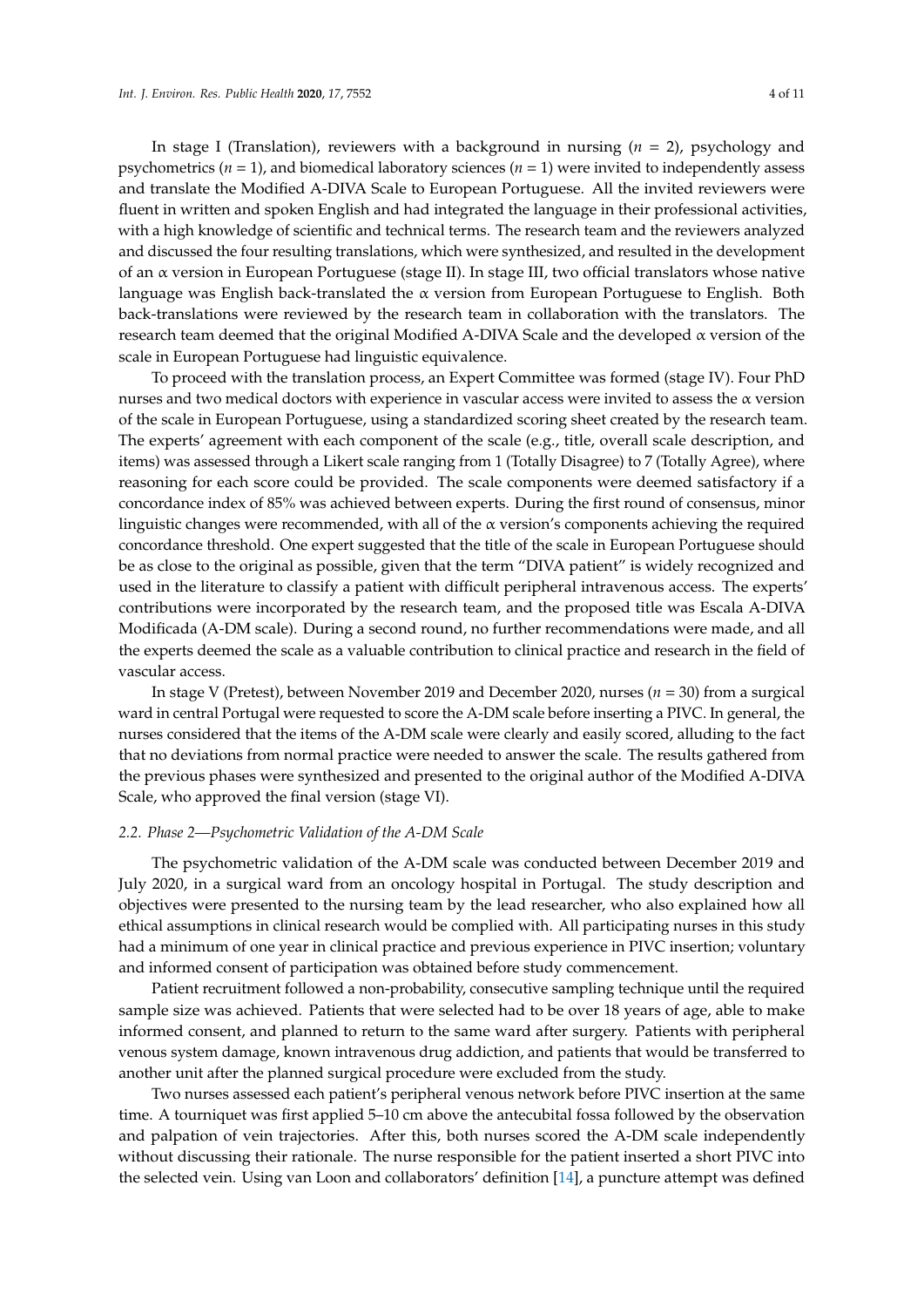as a percutaneous needle puncture, irrespective of subcutaneous progression. Likewise, intravenous catheterization was considered successful if the practitioner was able to inject a 0.9% sodium chloride flush without signs of infiltration.

Several variables were collected throughout the study, including patient-related variables (e.g., age, gender, visible vein diameter in millimeters, and body mass index), procedure-related outcomes (e.g., PIVC caliber, time for catheter insertion in minutes, first-attempt success, number of puncture attempts, and complications), and nurse-reported ease of puncture (in Likert scale format, between 1—"not at all difficult" and 7—"extremely difficult"). Moreover, each nurse also scored the Venous International Assessment (VIA) scale [\[20\]](#page-9-8) which is also undergoing a translation and validation process to the Portuguese population (hereby referred to as ENAV scale). The ENAV is a "performance status tool" [\[20\]](#page-9-8) that allows healthcare professionals to classify the patient's peripheral intravenous access in five grades based on three comprehensive parameters: (i) the number of observable puncture points; (ii) PIVC size and ease of performing venipuncture; and (iii) risk of extravasation or phlebitis [\[20\]](#page-9-8). The risk of difficult intravenous access progressively increases in accordance to each grade.

Descriptive analysis was performed to provide an overview of patient and PIVC-related variables. The A-DM's reliability was calculated through inter-rater agreement using Cohen's Kappa coefficient (k) [\[21\]](#page-9-9). The scale's criterion and construct validity were assessed according to Boateng and associates' recommendations [\[22\]](#page-9-10). Pearson's correlation coefficient (r) was used for continuous variables, while the point biserial correlation coefficient (rpb) was used for independent dichotomous variables. A 5% level of significance ( $\alpha$  = 0.05) was determined for all necessary analysis. Data analysis was performed using the Statistical Package for the Social Sciences (IBM SPSS Statistics for Windows, Version 25.0. IBM Corp.: Armonk, NY, USA).

This study was approved by the hospital's board after a favorable review by its Ethics Committee (ref. TI 24/2019).

#### **3. Results**

During phase one, the translation process of the Modified A-DIVA scale to European Portuguese showed satisfactory results, with all components of the A-DM scale achieving a concordance index of 85% between experts. The final version of the A-DM scale in European Portuguese can be found in Table [1.](#page-4-0)

| Original Version (In English)                                              | <b>European Portuguese Version</b>                                                                                |  |
|----------------------------------------------------------------------------|-------------------------------------------------------------------------------------------------------------------|--|
| Factor                                                                     | Fator                                                                                                             |  |
| Score                                                                      | Pontuação                                                                                                         |  |
| Is there a known history of a difficult                                    | A pessoa apresenta história prévia de acesso                                                                      |  |
| intravenous access?                                                        | endovenoso periférico considerado difícil?                                                                        |  |
| Do you expect a failed first attempt or a difficult<br>intravenous access? | É esperada uma primeira tentativa de punção sem<br>sucesso ou que o acesso endovenoso periférico<br>seja difícil? |  |
| Is there an inability to identify a dilated vein by                        | É incapaz de identificar uma veia dilatada após                                                                   |  |
| palpating the upper extremity?                                             | observação de um membro superior?                                                                                 |  |
| Is there an inability to identify a dilated vein by                        | É incapaz de identificar uma veia dilatada após                                                                   |  |
| visualizing the upper extremity?                                           | palpação de um membro superior?                                                                                   |  |
| Has the largest dilated vein a diameter less than 3                        | A veia dilatada de maior calibre apresenta um                                                                     |  |
| millimeters?                                                               | diâmetro menor que 3 milímetros?                                                                                  |  |

<span id="page-4-0"></span>**Table 1.** The original and proposed version of the Modified A-DIVA scale (escala A-DIVA Modificada in European Portuguese).

During phase two, 100 PIVC insertions were observed, and the respective patient demographic and clinical variables can be found in Table [2.](#page-5-0) Overall, 83% of the patients required a PIVC insertion due to an impending surgery, while 12% had a previous non-functioning catheter. Nurses mainly opted for the veins in the back of the hand (59%) and forearm (32%), selecting mostly 20G PIVCs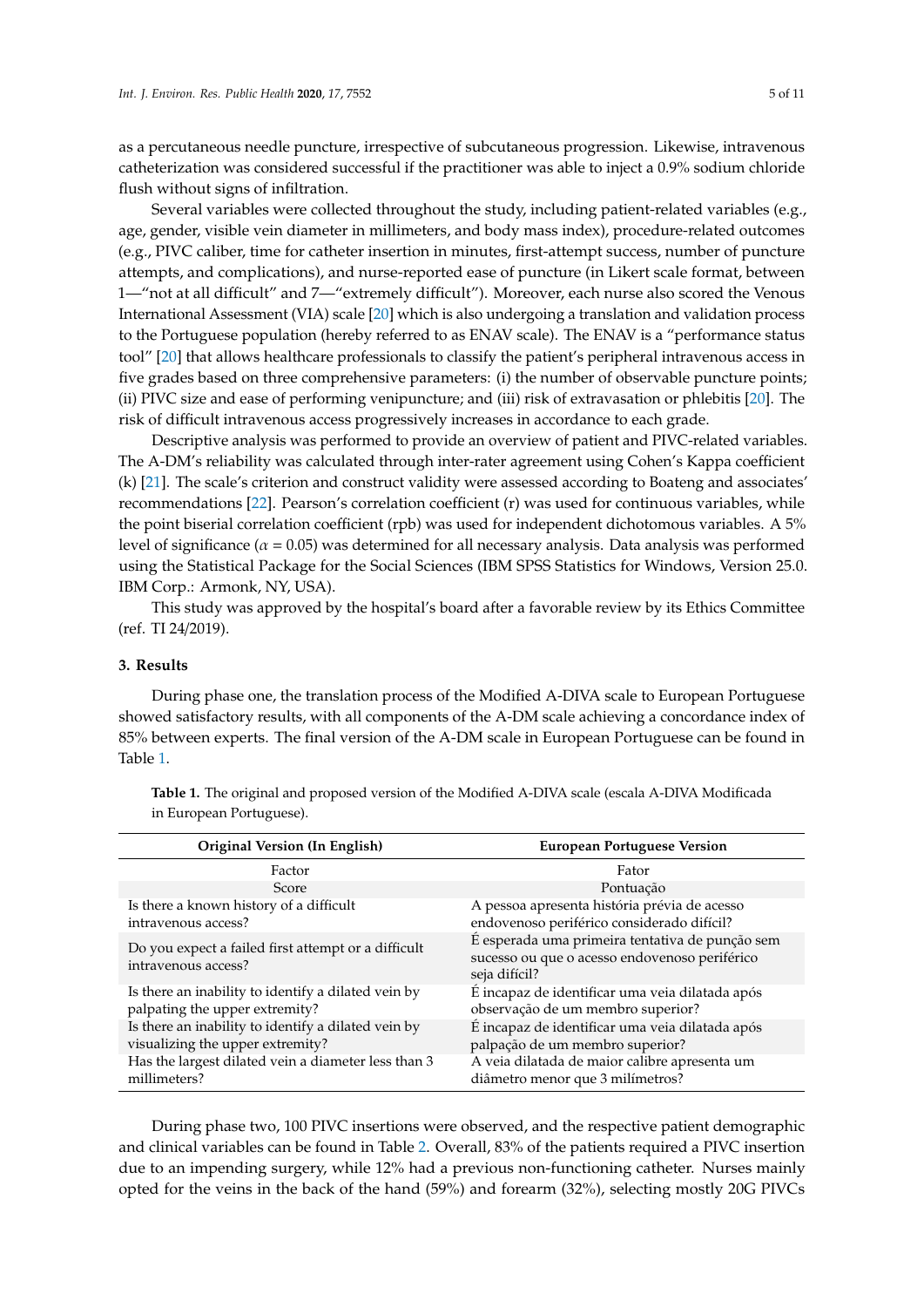(79%). Successful PIVC insertion was achieved after an average of 1.57 attempts (1–8, SD  $\pm$  1.1). PIVC remained in situ for 2.1 days ( $0-8$ ,  $SD \pm 1.4$ ). Throughout the study, a complication rate of 26% was recorded, mainly due to infiltration (18%) and phlebitis (9%).

| Demographic and Clinical Variables   | Patients' Characteristics $(n = 100)$ |  |
|--------------------------------------|---------------------------------------|--|
| Age                                  | 63.4 years (28–92; SD $\pm$ 14.2)     |  |
| <b>Sex</b>                           |                                       |  |
| Male                                 | 8%                                    |  |
| Female                               | 92%                                   |  |
| Comorbidities                        |                                       |  |
| Type 2 Diabetes Mellitus             | 16%                                   |  |
| Arterial Hypertension                | 44%                                   |  |
| Dyslipidemia                         | 16%                                   |  |
| Smoker                               | 8%                                    |  |
| Previous cancer treatment            |                                       |  |
| Chemotherapy                         | 24%                                   |  |
| Radiotherapy                         | $2\%$                                 |  |
| Hormone Therapy                      | $2\%$                                 |  |
| None                                 | 74%                                   |  |
| Body Mass Index (kg/m <sup>2</sup> ) |                                       |  |
| Below 18.5                           | 5%                                    |  |
| $18.5 - 24.9$                        | 26%                                   |  |
| $25.0 - 29.9$                        | 49%                                   |  |
| 30.0 and above                       | 17%                                   |  |
| Missing                              | 3%                                    |  |

<span id="page-5-0"></span>**Table 2.** Demographic and clinical characteristics of the study participants (*n* = 100)—Phase 2.

SD—Standard Deviation.

The A-DM scores were distributed asymmetrically, with a mean score of 0.970 (0–5, SD  $\pm$  1.19). Regarding inter-rater reliability, Cohen's k was run to determine if there was an agreement between two nurses' judgement on the patient's A-DM scale score (Table [3\)](#page-5-1). There was an almost perfect agreement between the two nurses' judgements,  $k = 0.593$  (95% CI, 0.847 to 0.970),  $p < 0.0005$  [\[21\]](#page-9-9). All Cohen's Kappa values exceed the value of 0.800, with the reported *p*-value being constantly lower than 0.001, which supposes a considerable statistical significance [\[21\]](#page-9-9).

<span id="page-5-1"></span>**Table 3.** Results of the inter-rater reliability analysis performed for the escala A-DIVA Modificada (*n* = 200).

| <b>Item</b>                                                                                                    | Cohen's Kappa | <i>p</i> -Value |
|----------------------------------------------------------------------------------------------------------------|---------------|-----------------|
| A pessoa apresenta história prévia de acesso endovenoso periférico<br>considerado difícil?                     | 0.917         | < 0.001         |
| É esperada uma primeira tentativa de punção sem sucesso ou que o<br>acesso endovenoso periférico seja difícil? | 0.847         | < 0.001         |
| É incapaz de identificar uma veia dilatada após palpação de um membro<br>superior?                             | 0.864         | < 0.001         |
| E incapaz de identificar uma veia dilatada após observação de um<br>membro superior?                           | 0.847         | < 0.001         |
| A veia dilatada de maior calibre apresenta um diâmetro menor que 3<br>milímetros?                              | 0.970         | < 0.001         |
| Total                                                                                                          | 0.910         | < 0.001         |

To assess the A-DM's criteria and construct validity, the total scores obtained were correlated with patient and procedural-related variables that are identified in the literature as hypothetically associated with intravenous access difficulty (Table [4\)](#page-6-0) [\[2,](#page-8-1)[3,](#page-8-2)[6,](#page-8-5)[23,](#page-9-11)[24\]](#page-9-12).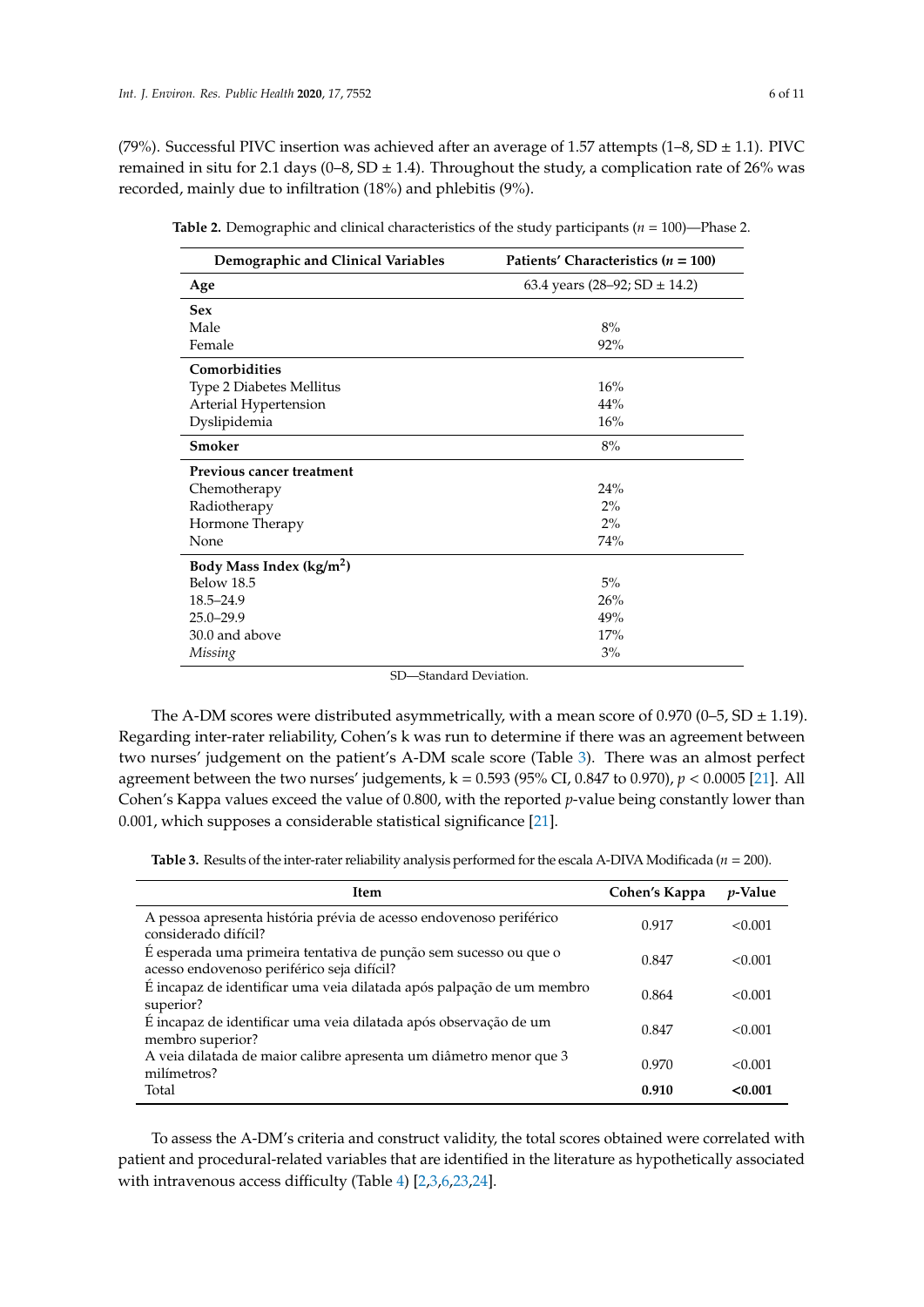<span id="page-6-0"></span>

| <b>Variables</b>          |                                        | $r/r_{\rm pb}$ | <i>p</i> -Value |
|---------------------------|----------------------------------------|----------------|-----------------|
| Patient-related variables | Age                                    | 0.154          | 0.030           |
|                           | Gender                                 | 0.069          | 0.330           |
|                           | Body Mass Index                        | 0.151          | 0.033           |
|                           | Visible vein diameter (in millimeters) | $-0.523$       | < 0.001         |
|                           | Previous antineoplastic treatment      | 0.157          | 0.027           |
|                           | Comorbidities: Arterial Hypertension   | 0.072          | 0.309           |
|                           | Comorbidities: Dyslipidemia            | 0.011          | 0.879           |
|                           | Comorbidities: Type-2 Diabetes         | 0.226          | 0.001           |
| Procedural variables      | Caliber (Gauge)                        | 0.517          | < 0.001         |
|                           | Insertion site: hand                   | $-0.063$       | 0.375           |
|                           | Insertion site: forearm                | 0.027          | 0.708           |
|                           | Insertion site: antecubital fossa      | 0.072          | 0.311           |
|                           | First-attempt success                  | 0.512          | < 0.001         |
|                           | Number of puncture attempts            | 0.414          | < 0.001         |
|                           | Time for PIVC insertion (in minutes)   | $-0.016$       | 0.825           |
|                           | Easiness of puncture                   | 0.620          | < 0.001         |
| <b>PIVC</b> outcomes      | Premature removal                      | 0.336          | < 0.001         |
|                           | Complication: infiltration             | 0.086          | 0.226           |
|                           | Complication: phlebitis                | 0.122          | 0.085           |
|                           | Complications (overall)                | 0.157          | 0.027           |

**Table 4.** Correlation matrix for the A-DM scale ( $n = 200$ ).

r—Pearson correlation;  $r_{pb}$ —point biserial correlation coefficient.

A point-biserial correlation was run to determine the relationship between the A-DM and ENAV scales' scores. There was a positive correlation between both scales, which was statistically significant  $(r_{\text{pb}} = 0.739, p < 001).$ 

## **4. Discussion**

During phase one, the involvement of contributors and experts from different scientific backgrounds was deemed extremely significant since the A-DM scale is expected to be used by healthcare professionals and researchers from different areas and sites. Similarly, the involvement of two official English-Portuguese translators during stage III ensured that the  $\alpha$  version of the A-DM scale had semantic and idiomatic equivalence to the original Modified A-DIVA Scale.

Strict compliance with the six stages proposed by Beaton and colleagues [\[19\]](#page-9-6) resulted in the development of a translated scale for the Portuguese population. At the end of phase one, the high agreement between experts (≥85%) and positive feedback provided by the clinical practice nurses involved were valuable indicators of the A-DM scale's potential applicability and significance to clinical practice.

According to Boateng and collaborators [\[22\]](#page-9-10), scale validity can be assessed through criterion (predictive and concurrent) and construct validity (convergent, discriminant, differentiation by "known" groups, and correlation analysis). First, to assess criterion validity, the A-DM's ability to predict PIVC survivability and complications was tested. The A-DM correlated positively with PIVC premature removal  $(r_{\text{pb}} = 0.336, p < 0.001)$ . Concerning PIVC-related complications, although correlation with specific common complications in surgical settings was not statistically significant (e.g., phlebitis and infiltration), the A-DM was successful in predicting the overall development of PIVC-related complications with a magnitude of 0.157 and significant at 0.05. Given that no "gold standard" is internationally recognized in this field [\[12\]](#page-9-0), concurrent validity could not be assessed.

Construct validity was assessed through convergent and correlational analysis. Convergent validity was assessed using the ENAV scale since it aims to measure the same latent construct as the A-DM scale [\[14](#page-9-2)[,20\]](#page-9-8). Both scales correlated significantly with a magnitude of 0.739 (*p* < 0.001), attesting to its convergent validity.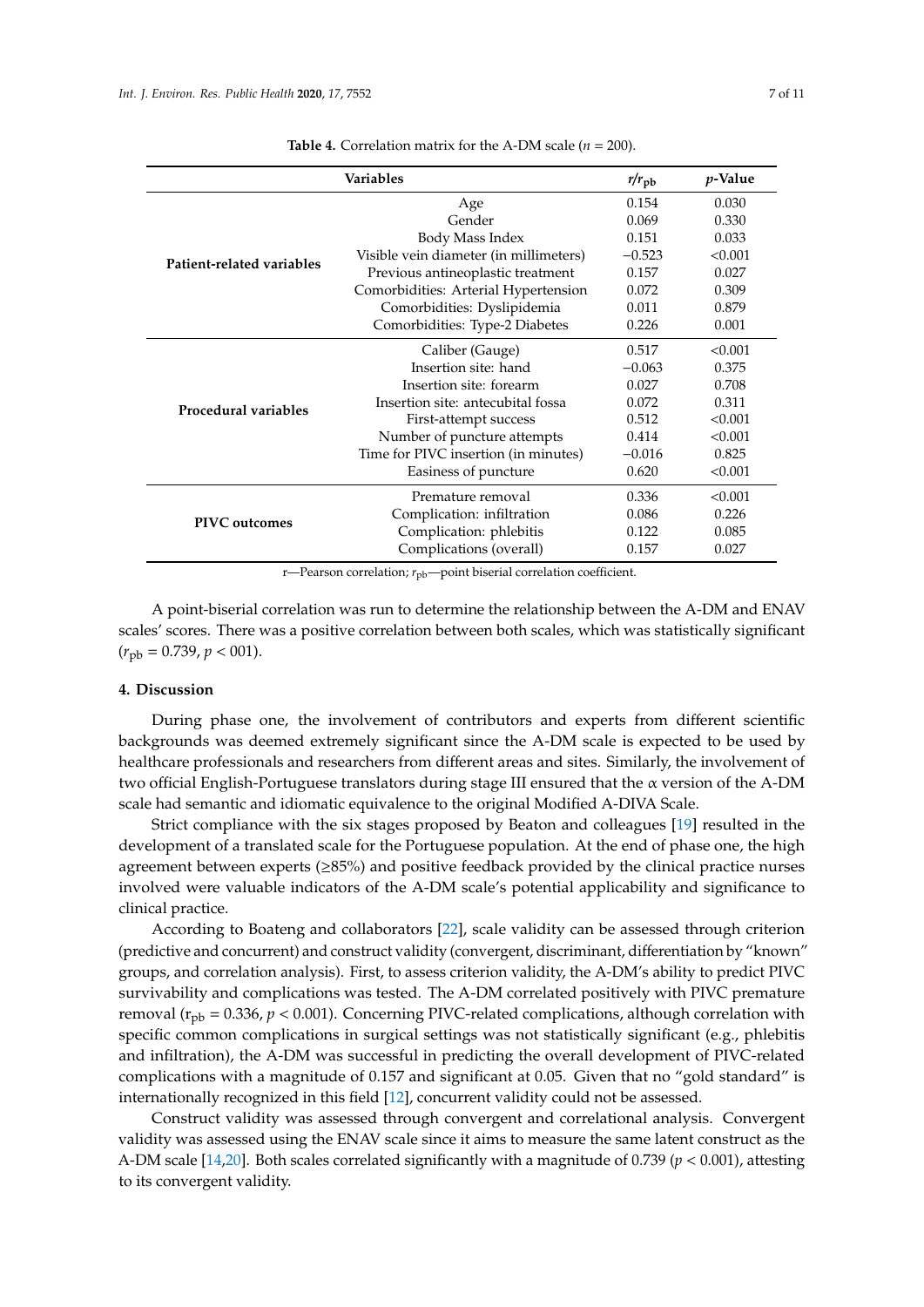Several correlation analyses were conducted to further quantify the A-DM's validity [\[22\]](#page-9-10), using a comprehensive list of patient and procedural-related variables described in the literature as potentially associated with difficult peripheral intravenous access [\[2,](#page-8-1)[3](#page-8-2)[,6](#page-8-5)[,23](#page-9-11)[,24\]](#page-9-12). Regarding patient-related variables, the A-DM total scores correlated significantly with patient's age, body mass index, Type-2 Diabetes diagnosis, and previous antineoplastic treatment (such as chemo or radiotherapy). Attesting to its validity, the A-DM also correlated with the diameter of the patients' veins ( $r = -523$ ,  $p < 0.001$ ), which is the focus of the A-DM scale's fifth item and extensively regarded in the literature as a crucial variable in PIVC first-attempt success.

Regarding procedural variables, the A-DM correlated significantly with the caliber (gauge) of the PIVC selected by the nurses, with a magnitude of 0.517 ( $p < 0.001$ ). Moreover, the A-DM correlated significantly with first-attempt success and the number of puncture attempts needed until PIVC insertion, both of which are intrinsically associated with the latent construct of the scale given that difficult peripheral intravenous access can often lead to lower first-attempt success rates and a higher number of puncture attempts. Furthermore, nurse-reported ease of puncture also correlated significantly with the A-DM scale scores with a magnitude of 0.620 (*p* < 0.001), attesting to its ability to measure difficult peripheral intravenous access during healthcare professionals' assessment of the patients' venous network. Although a comprehensive list of risk factors was retrieved from the literature and used to test the A-DM's validity, there is no international consensus on which factors are associated with higher chances of difficult intravenous access [\[25](#page-9-13)[,26\]](#page-9-14). This may explain why some of the included patient and procedural variables did not correlate significantly with the A-DM scale (e.g., patient gender or PIVC insertion locations).

According to Boateng and collaborators [\[22\]](#page-9-10), the A-DM's validity is supported if at least two forms of construct validity have been assessed. In this study, satisfactory results were achieved through predictive, convergent, and correlational analysis. However, study limitations must be addressed, such as the non-probability, consecutive sampling technique used to recruit participants from a specific clinical setting. Further validation studies in different clinical sites and involving specific patient cohorts are needed to test the A-DM's transversal applicability. Future studies should test the A-DM's predictive nature with more comprehensive study samples, allowing for the analysis of its functioning in individuals that display hypothetical risk factors for difficult peripheral intravenous access (e.g., gender). While this study was one of the first to also assess PIVCs' survival times after an initial assessment with a scale [\[12\]](#page-9-0), larger studies are needed to further explore the A-DM's predictive nature concerning specific PIVC-related complications. Although not consensual, current evidence suggests that variables associated with health professionals (e.g., professional experience, professional role, and experience in PIVC insertion) are likely associated with first-attempt success and diagnosis of difficult peripheral intravenous access [\[24](#page-9-12)[,27–](#page-9-15)[29\]](#page-10-0). Thus, future validation studies should analyze the association between such variables and the A-DM's scores. Likewise, future studies should identify recommendations to clinical practice following the A-DM's score [\[12\]](#page-9-0).

Nevertheless, the A-DM can be considered a reliable and valid contribution to clinical practice in Portugal by standardizing the initial assessment of the patient's peripheral venous network and reporting it with a common method [\[10\]](#page-8-9). Early assessment of difficult peripheral intravenous access can likely decrease known high rates of the first-attempt failure and need for consequent attempts [\[17](#page-9-16)[,18\]](#page-9-5), reducing the incidence of PIVC-related complications and premature removal [\[30\]](#page-10-1). Although nurses are the health professionals primarily responsible for PIVC insertion and management in Portugal [\[31\]](#page-10-2), we believe that the A-DM scale can assist any health professional with competences in vascular access by improving early assessment of the patient's peripheral venous network and identification of difficult peripheral intravenous access, enhancing PIVC-related care quality, continuity, and record keeping [\[12,](#page-9-0)[14\]](#page-9-2).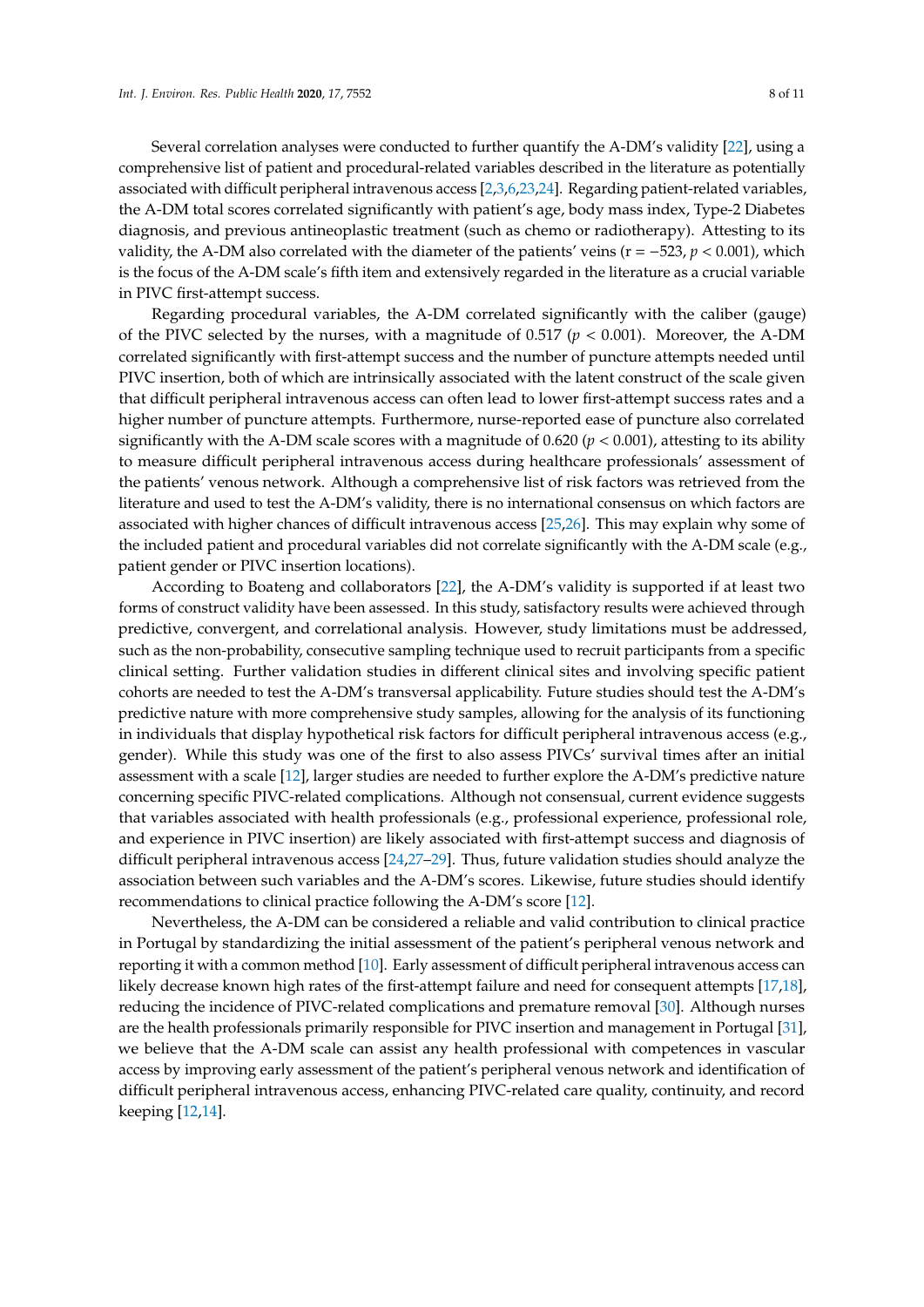### **5. Conclusions**

The A-DM scale demonstrated semantic equivalence to the original Modified A-DIVA scale, receiving positive reactions and acceptance from the experts, clinical practice nurses, and the original author of the scale. The A-DM scale evidenced respectable reliability and validity properties, sustaining its likely contribution to clinical practice by assisting Portuguese healthcare professionals in the assessment of patients' peripheral intravenous network. Future validation studies should be developed across clinical settings and patient cohorts, also exploring the role of professional-related variables in the scoring of the A-DM scale (e.g., professional experience and professional role).

**Author Contributions:** Conceptualization, P.S.-C.; methodology, P.S.-C., J.G. and M.V.; validation, F.H.J.v.L., J.G., and M.V.; formal analysis, P.S.-C. and L.B.S.; investigation, P.S.-C.; writing—original draft preparation, P.S.-C.; writing—review and editing, P.S.-C., L.B.S., F.H.J.v.L., A.S.-O., P.P., J.G., and M.V.; supervision, J.G. and M.V. All authors have read and agreed to the published version of the manuscript.

**Funding:** This study was carried out within the scope of the doctoral studies of the first author (scholarship SFRH/BD/136487/2018) and funded by the Foundation for Science and Technology, IP (FCT), through the funds of the POPH/FSE programs. The authors would like to thank the translators, experts, and nurses involved throughout the development of this study. The authors would like to thank the Escola Superior de Enfermagem de Coimbra (Portugal) for the support provided during the study development and the APC funding.

**Conflicts of Interest:** The authors declare no conflict of interest.

#### **References**

- <span id="page-8-0"></span>1. Webster, J.; Morris, H.-L.; Robinson, K.; Sanderson, U. Development and validation of a Vein Assessment Tool (VAT). *Aust. J. Adv. Nurs.* **2007**, *24*, 5–7. [\[PubMed\]](http://www.ncbi.nlm.nih.gov/pubmed/17682406)
- <span id="page-8-1"></span>2. Sebbane, M.; Claret, P.-G.; Lefebvre, S.; Mercier, G.; Rubenovitch, J.; Jreige, R.; Eledjam, J.-J.; De La Coussaye, J.-E. Predicting Peripheral Venous Access Difficulty in the Emergency Department Using Body Mass Index and a Clinical Evaluation of Venous Accessibility. *J. Emerg. Med.* **2013**, *44*, 299–305. [\[CrossRef\]](http://dx.doi.org/10.1016/j.jemermed.2012.07.051) [\[PubMed\]](http://www.ncbi.nlm.nih.gov/pubmed/22981661)
- <span id="page-8-2"></span>3. Piredda, M.; Biagioli, V.; Barrella, B.; Carpisassi, I.; Ghinelli, R.; Giannarelli, D.; De Marinis, M.G. Factors affecting difficult peripheral intravenous cannulation in adults: A prospective observational study. *J. Clin. Nurs.* **2017**, *26*, 1074–1084. [\[CrossRef\]](http://dx.doi.org/10.1111/jocn.13444) [\[PubMed\]](http://www.ncbi.nlm.nih.gov/pubmed/27324945)
- <span id="page-8-4"></span>4. Alexandrou, E.; Ray-Barruel, G.; Carr, P.J.; Frost, S.A.; Inwood, S.; Higgins, N.; Lin, F.; Alberto, L.; Mermel, L.; Rickard, C.M.; et al. Use of Short Peripheral Intravenous Catheters: Characteristics, Management, and Outcomes Worldwide. *J. Hosp. Med.* **2018**, *13*. [\[CrossRef\]](http://dx.doi.org/10.12788/jhm.3039)
- <span id="page-8-3"></span>5. Alexandrou, E.; Ray-Barruel, G.; Carr, P.J.; Frost, S.; Inwood, S.; Higgins, N.; Lin, F.; Alberto, L.; Mermel, L.; Rickard, C.M. International prevalence of the use of peripheral intravenous catheters: Prevalence of the Use of PIVCs. *J. Hosp. Med.* **2015**, *10*, 530–533. [\[CrossRef\]](http://dx.doi.org/10.1002/jhm.2389)
- <span id="page-8-5"></span>6. Monteiro, D.; de la Torre-Montero, J.; Nicolussi, A.; Reis, R.; Barbosa, M.; Toffano, S. Prevalence of and factors associated with difficult peripheral venipuncture in adult surgical patients. *J. Vasc. Access* **2020**, 112972982093933. [\[CrossRef\]](http://dx.doi.org/10.1177/1129729820939335)
- <span id="page-8-6"></span>7. Arreguy-Sena, C.; De Melo, L.D.; Braga, L.M.; Krempser, P.; Lemos, R.D.C.P.B.; Lopes, D.D.P. Punção de veias periféricas em adultos hospitalizados: Método misto sequencial aninhado. *Enferm. Bras.* **2020**, *18*, 775. [\[CrossRef\]](http://dx.doi.org/10.33233/eb.v18i6.3255)
- <span id="page-8-7"></span>8. Horsfield, C. A personal experience of care and the lack of it. *J. Infect. Prev.* **2014**, *15*, 82–83. [\[CrossRef\]](http://dx.doi.org/10.1177/1757177413502245)
- <span id="page-8-8"></span>9. Cooke, M.; Ullman, A.J.; Ray-Barruel, G.; Wallis, M.; Corley, A.; Rickard, C.M. Not "just" an intravenous line: Consumer perspectives on peripheral intravenous cannulation (PIVC). An international cross-sectional survey of 25 countries. *PLoS ONE* **2018**, *13*, e0193436. [\[CrossRef\]](http://dx.doi.org/10.1371/journal.pone.0193436)
- <span id="page-8-9"></span>10. Vessel Health and Preservation: The Right Approach for Vascular Access. Available online: [https:](https://link.springer.com/book/10.1007/978-3-030-03149-7) //link.springer.com/book/10.1007/[978-3-030-03149-7](https://link.springer.com/book/10.1007/978-3-030-03149-7) (accessed on 14 October 2020).
- <span id="page-8-10"></span>11. Moureau, N.L.; Trick, N.; Nifong, T.; Perry, C.; Kelley, C.; Carrico, R.; Leavitt, M.; Gordon, S.M.; Wallace, J.; Harvill, M.; et al. Vessel Health and Preservation (Part 1): A New Evidence-Based Approach to Vascular Access Selection and Management. *J. Vasc. Access* **2012**, *13*, 351–356. [\[CrossRef\]](http://dx.doi.org/10.5301/jva.5000042)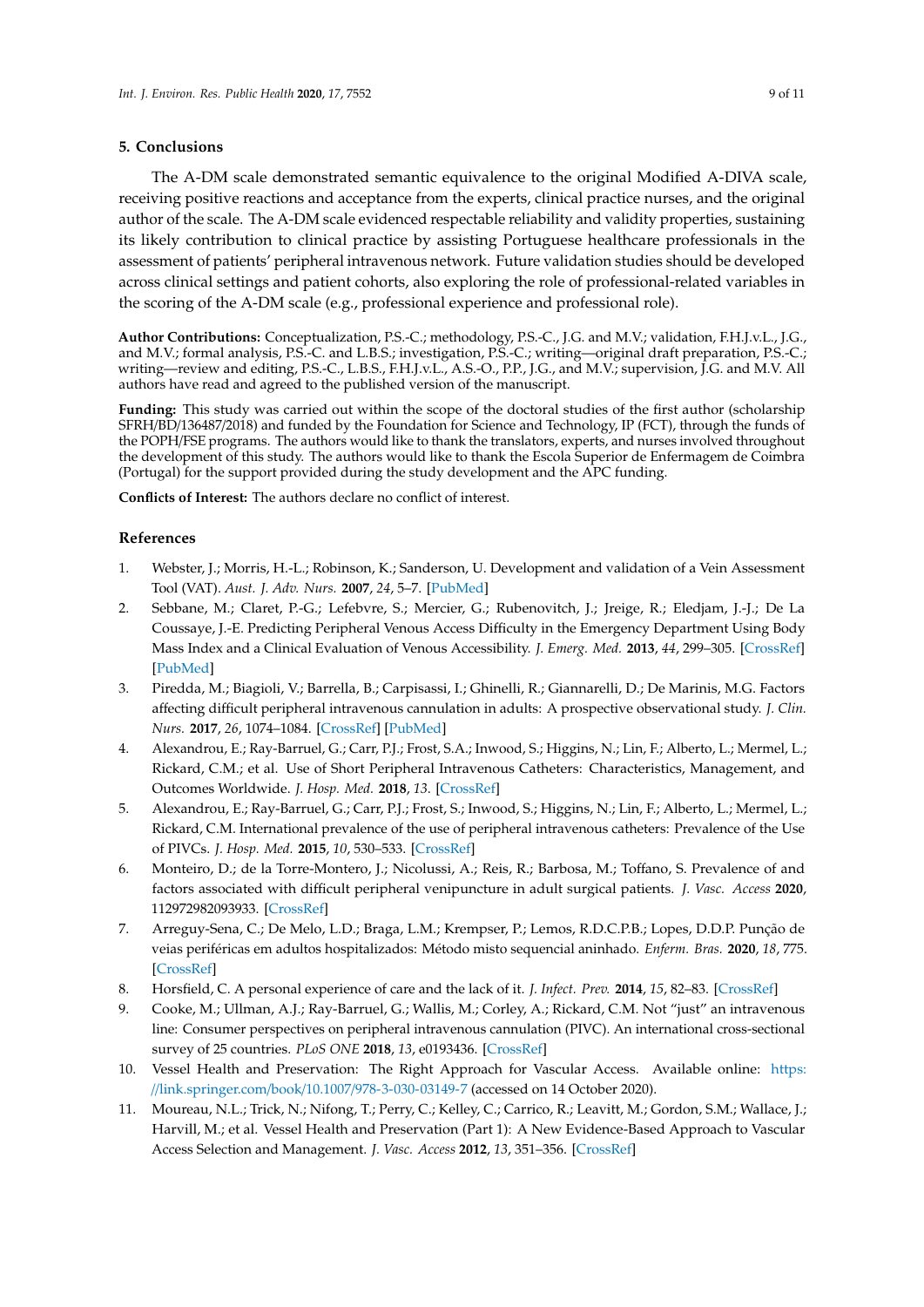- <span id="page-9-0"></span>12. Carr, P.; Higgins, N.; Cooke, M.; Rippey, J.; Rickard, C. Tools, Clinical Prediction Rules, and Algorithms for the Insertion of Peripheral Intravenous Catheters in Adult Hospitalized Patients: A Systematic Scoping Review of Literature. *J. Hosp. Med.* **2017**, *12*, 851–858. [\[CrossRef\]](http://dx.doi.org/10.12788/jhm.2836) [\[PubMed\]](http://www.ncbi.nlm.nih.gov/pubmed/28991954)
- <span id="page-9-7"></span><span id="page-9-1"></span>13. Carr, P.J.; Rippey, J.C.R.; Cooke, M.L.; Higgins, N.S.; Trevenen, M.L.; Foale, A.; Keijzers, G.; Rickard, C.M. Derivation of a clinical decision-making aid to improve the insertion of clinically indicated peripheral intravenous catheters and promote vessel health preservation. An observational study. *PLoS ONE* **2019**, *14*, e0213923. [\[CrossRef\]](http://dx.doi.org/10.1371/journal.pone.0213923)
- <span id="page-9-2"></span>14. Van Loon, F.; van Hooff, L.; de Boer, H.; Koopman, S.; Buise, M.; Korsten, H.; Dierick-van Daele, A.; Bouwman, A. The Modified A-DIVA Scale as a Predictive Tool for Prospective Identification of Adult Patients at Risk of a Difficult Intravenous Access: A Multicenter Validation Study. *J. Clin. Med.* **2019**, *8*, 144. [\[CrossRef\]](http://dx.doi.org/10.3390/jcm8020144)
- <span id="page-9-3"></span>15. Van Loon, F.H.J.; Puijn, L.A.P.M.; Houterman, S.; Bouwman, A.R.A. Development of the A-DIVA Scale: A Clinical Predictive Scale to Identify Difficult Intravenous Access in Adult Patients Based on Clinical Observations. *Med.* **2016**, *95*, e3428. [\[CrossRef\]](http://dx.doi.org/10.1097/MD.0000000000003428)
- <span id="page-9-4"></span>16. Braga, L. Práticas de enfermagem e a segurança do doente no processo de punção de vasos e na administração da terapêutica endovenosa. Ph.D. Thesis, Universidade de Lisboa, Lisbon, Portugal, 2017.
- <span id="page-9-16"></span>17. Parreira, P.; Serambeque, B.; Costa, P.S.; Mónico, L.S.; Oliveira, V.; Sousa, L.B.; Gama, F.; Bernardes, R.A.; Adriano, D.; Marques, I.A.; et al. Impact of an Innovative Securement Dressing and Tourniquet in Peripheral Intravenous Catheter-Related Complications and Contamination: An Interventional Study. *Int. J. Environ. Res. Public Health* **2019**, *16*, 3301. [\[CrossRef\]](http://dx.doi.org/10.3390/ijerph16183301)
- <span id="page-9-5"></span>18. Oliveira, A.; Costa, P.; Graveto, J.; Costa, F.; Osório, N.; Cosme, A.; Parreira, P. Práticas dos enfermeiros na cateterização intravenosa: Um estudo descritivo. *Rev. Enf. Ref.* **2019**, 111–120. [\[CrossRef\]](http://dx.doi.org/10.12707/RIV19006)
- <span id="page-9-6"></span>19. Beaton, D.E.; Bombardier, C.; Guillemin, F.; Ferraz, M.B. Guidelines for the Process of Cross-Cultural Adaptation of Self-Report Measures. *Spine* **2000**, *25*, 3186–3191. [\[CrossRef\]](http://dx.doi.org/10.1097/00007632-200012150-00014)
- <span id="page-9-8"></span>20. de la Torre-Montero, J.-C.; Montealegre-Sanz, M.; Faraldo-Cabana, A.; Oliva-Pellicer, B.; García-Real, I.; Fenwick, M.; Cáceres, E.M.; Rivas-Eguía, B.; Vila-Borrajo, C.; Valles-Andrés, J.; et al. Venous International Assessment, VIA Scale, Validated Classification Procedure for the Peripheral Venous System. *J. Vasc. Access* **2014**, *15*, 45–50. [\[CrossRef\]](http://dx.doi.org/10.5301/jva.5000173)
- <span id="page-9-9"></span>21. Landis, J.R.; Koch, G.G. The Measurement of Observer Agreement for Categorical Data. *BioM* **1977**, *33*, 159. [\[CrossRef\]](http://dx.doi.org/10.2307/2529310)
- <span id="page-9-10"></span>22. Boateng, G.O.; Neilands, T.B.; Frongillo, E.A.; Melgar-Quiñonez, H.R.; Young, S.L. Best Practices for Developing and Validating Scales for Health, Social, and Behavioral Research: A Primer. *Front. Public Health* **2018**, *6*, 149. [\[CrossRef\]](http://dx.doi.org/10.3389/fpubh.2018.00149)
- <span id="page-9-11"></span>23. Rodriguez-Calero, M.A.; de Pedro-Gomez, J.E.; Molero-Ballester, L.J.; Fernandez-Fernandez, I.; Matamalas-Massanet, C.; Moreno-Mejias, L.; Blanco-Mavillard, I.; Moya-Suarez, A.B.; Personat-Labrador, C.; Morales-Asencio, J.M. Risk Factors for Difficult Peripheral Intravenous Cannulation. The PIVV2 Multicentre Case-Control Study. *J. Clin. Med.* **2020**, *9*, 799. [\[CrossRef\]](http://dx.doi.org/10.3390/jcm9030799)
- <span id="page-9-12"></span>24. Carr, P.J.; Rippey, J.C.R.; Cooke, M.L.; Trevenen, M.L.; Higgins, N.S.; Foale, A.S.; Rickard, C.M. Factors associated with peripheral intravenous cannulation first-time insertion success in the emergency department. A multicentre prospective cohort analysis of patient, clinician and product characteristics. *BMJ Open* **2019**, *9*, e022278. [\[CrossRef\]](http://dx.doi.org/10.1136/bmjopen-2018-022278) [\[PubMed\]](http://www.ncbi.nlm.nih.gov/pubmed/30944127)
- <span id="page-9-13"></span>25. Fields, J.M.; Piela, N.E.; Au, A.K.; Ku, B.S. Risk factors associated with difficult venous access in adult ED patients. *Am. J. Emerg. Med.* **2014**, *32*, 1179–1182. [\[CrossRef\]](http://dx.doi.org/10.1016/j.ajem.2014.07.008)
- <span id="page-9-14"></span>26. Rodríguez-Calero, M.A.; Blanco-Mavillard, I.; Morales-Asencio, J.M.; Fernández-Fernández, I.; Castro-Sánchez, E.; de Pedro-Gómez, J.E. Defining risk factors associated with difficult peripheral venous Cannulation: A systematic review and meta-analysis. *Hear. Lung* **2020**, *49*, 273–286. [\[CrossRef\]](http://dx.doi.org/10.1016/j.hrtlng.2020.01.009) [\[PubMed\]](http://www.ncbi.nlm.nih.gov/pubmed/32057426)
- <span id="page-9-15"></span>27. Rippey, J.C.; Carr, P.J.; Cooke, M.; Higgins, N.; Rickard, C.M. Predicting and preventing peripheral intravenous cannula insertion failure in the emergency department: Clinician 'gestalt' wins again. *Emerg. Med. Australas.* **2016**, *28*, 658–665. [\[CrossRef\]](http://dx.doi.org/10.1111/1742-6723.12695)
- 28. Lapostolle, F.; Catineau, J.; Garrigue, B.; Monmarteau, V.; Houssaye, T.; Vecci, I.; Tréoux, V.; Hospital, B.; Crocheton, N.; Adnet, F. Prospective evaluation of peripheral venous access difficulty in emergency care. *Intensiv. Care Med.* **2007**, *33*, 1452–1457. [\[CrossRef\]](http://dx.doi.org/10.1007/s00134-007-0634-y) [\[PubMed\]](http://www.ncbi.nlm.nih.gov/pubmed/17554524)